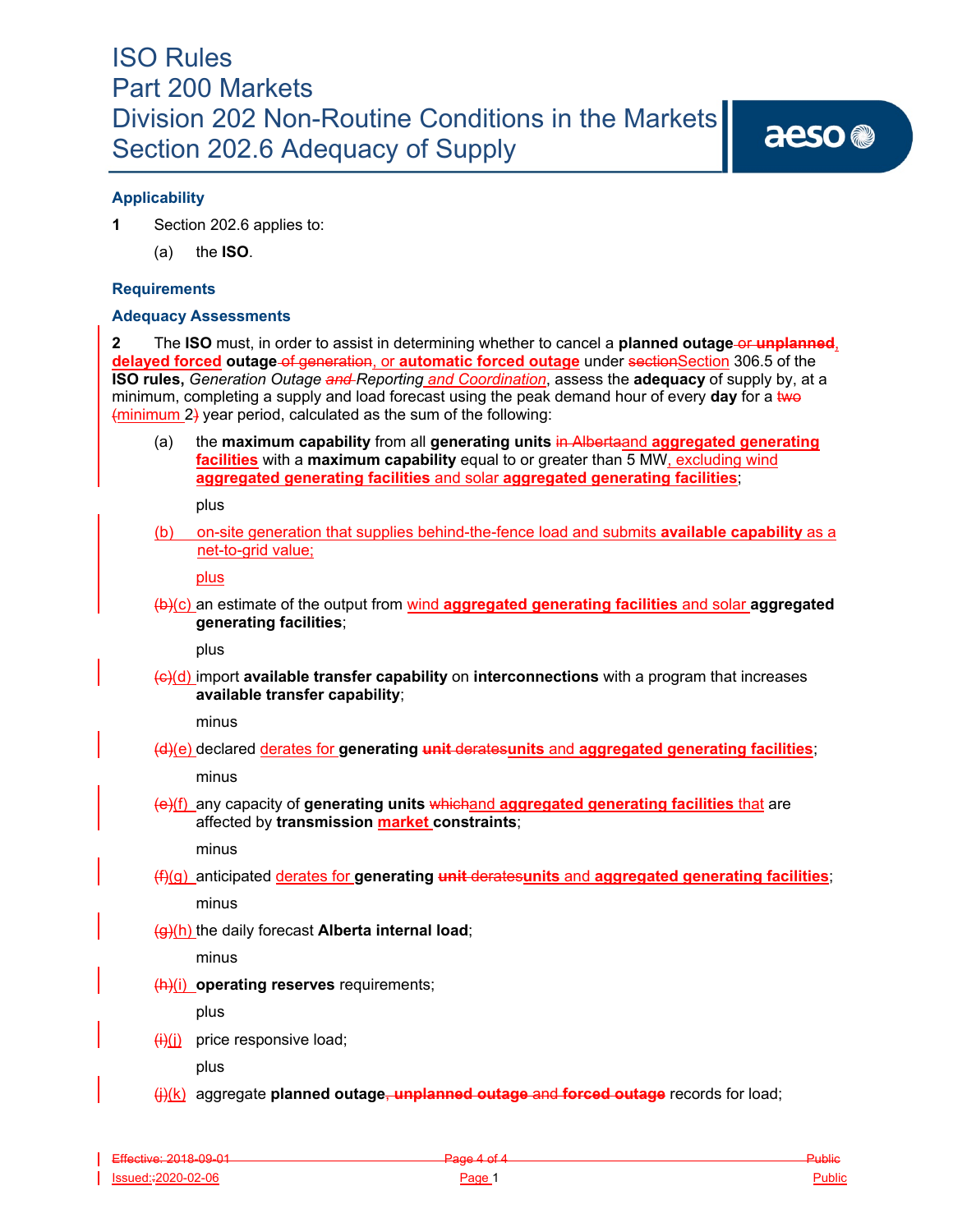aeso<sup>®</sup>

plus

#### (k)(l) load for **demand opportunity service**.

#### **Short Term Adequacy Assessments**

**3** The **ISO** must, every hour, assess the short term **adequacy** of supply by, at a minimum, completing a real time **adequacy** assessment for each **settlement interval** of the current **day** and for the six (6) remaining **days** of the **forecast scheduling period** on the **day** preceding that current **day**, calculated as the sum of the following:

(a) **available capability** from all **generating source assets** in Alberta**units** and **aggregated generating facilities** with a **maximum capability** equal to or greater than 5 MW, with a start-up time less than or equal to  $\theta$  one  $(1)$  hour or with a submitted start time at or before the period being assessed, excluding wind **aggregated generating facilities** and solar **aggregated generating facilities**;

plus

(b) estimatedan estimate of the output from wind **aggregated generating facilities** and solar **aggregated generating facilities**;

plus

(c) estimatedan estimate of the amount of price responsive load;

plus

(d) estimatedan estimate of the amount of **demand opportunity service** load that is to be curtailed;

plus

(e) on-site generation that supplies behind-the-fence load and submits **available capability** as a net-to-grid value;

plus

(f) import **available transfer capability** on the **interties**;

minus

- (g) the peak forecast load from the day-ahead forecast of **Alberta internal load**; minus
- (h) the **ISO**'s **spinning reserve** requirement;

minus

(i) constrained down generation, with the exception of constrained down wind **aggregated generationgenerating facilities** and solar **aggregated generating facilities**.

### **Long Term Adequacy Metrics and Reporting**

**4(1)** The **ISO** must establish, maintain and report on **long term adequacy** metrics on a quarterly basis in accordance with this sectionSection 202.6.

- **(2)** The **ISO** must make publicly available the following **long term adequacy** metrics:
	- (a) an Alberta electrical generation projects and retirements metric which is a non-confidential project list indicating such relevant information as the project name, the project proponents,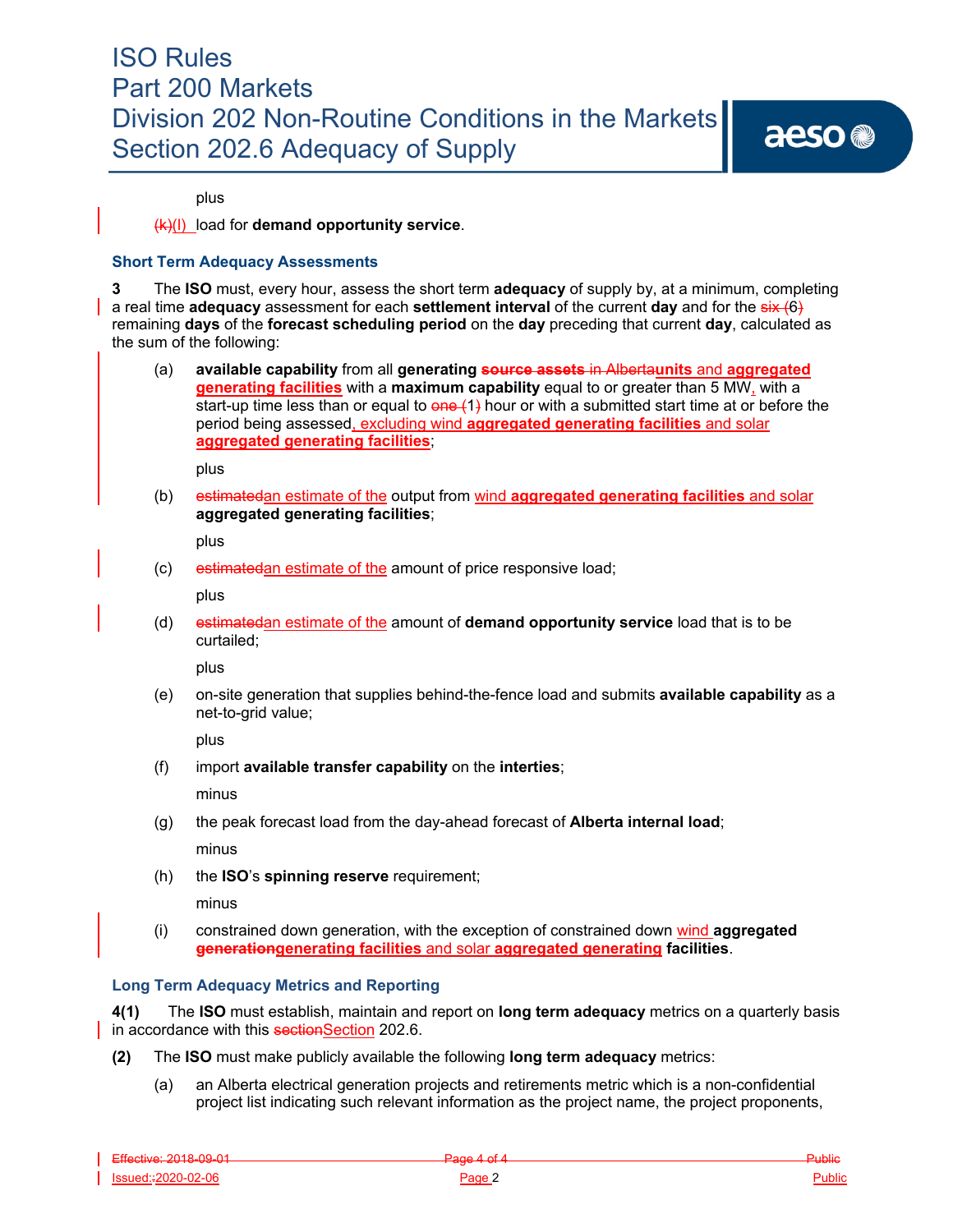the MW size of the project and the estimated year of project completion;

- (b) a forecast reserve margin metric, including a reserve margin metric which must have a minimum five (5) year forecast period and be calculated using a methodology that:
	- (i) is a measure, expressed in percentage terms, representing the amount of generation capacity at the time of system peak that is in excess of the annual peak demand;
	- (ii) utilizes **ISO** load forecasts;
	- (iii) utilizes existing **generating unit** capacity information such as **maximum capability**  and the generation metric forecast capacity published as part of the Alberta electrical generation projects and retirements metric;
	- (iv) accounts for behind-the-fence load and generation capacity;
	- (v) excludes wind and solar generation and adjusts for hydro generation available at the time of system peak;
	- (vi) incorporates **interconnection** capacity; and
	- (vii) may reflect more than a single supply and load scenario for the system;
- (c) a supply cushion metric which provides a  $\frac{1}{2}$  year forecast of available daily generation capacity and peak demand both measured in MW which must be calculated using a methodology that:
	- (i) incorporates **generating unit** capacity information such as the **maximum capability** of **generating units**;
	- (ii) utilizes **ISO** load forecasts;
	- (iii) incorporates daily average **planned outages** and derates as reported by **pool participants** in their **planned outage** scheduling submissions as well as a nominal average **unplanned outage** and **forced outage** rate;
	- (iv) accounts for behind-the-fence load and generation capacity;
	- (v) excludes wind and solar generation and adjusts for hydro generation available at the time of daily system peak;
	- (vi) excludes **interconnection** capacity; and
	- (vii) excludes existing generation that is contractually available but that does not participate in the energy market;
- (d) a two (2) year probability of supply **adequacy** shortfall metric which provides a probabilistic assessment of a state of **supply shortfall** over the next two  $(2)$  years and which must be calculated using a methodology that:
	- (i) utilizes **ISO** load forecasts;
	- (ii) utilizes existing **generating unit** capacity information such as **maximum capability**  and the generation metric capacity published as part of the Alberta electrical generation and retirements metric;
	- (iii) incorporates hourly **planned outages** and derates as reported by **pool participants** in their **planned outage** scheduling submissions;
	- (iv) incorporates **interconnection** capacity estimates; and
	- (v) utilizes a distribution of outcomes for the following inputs: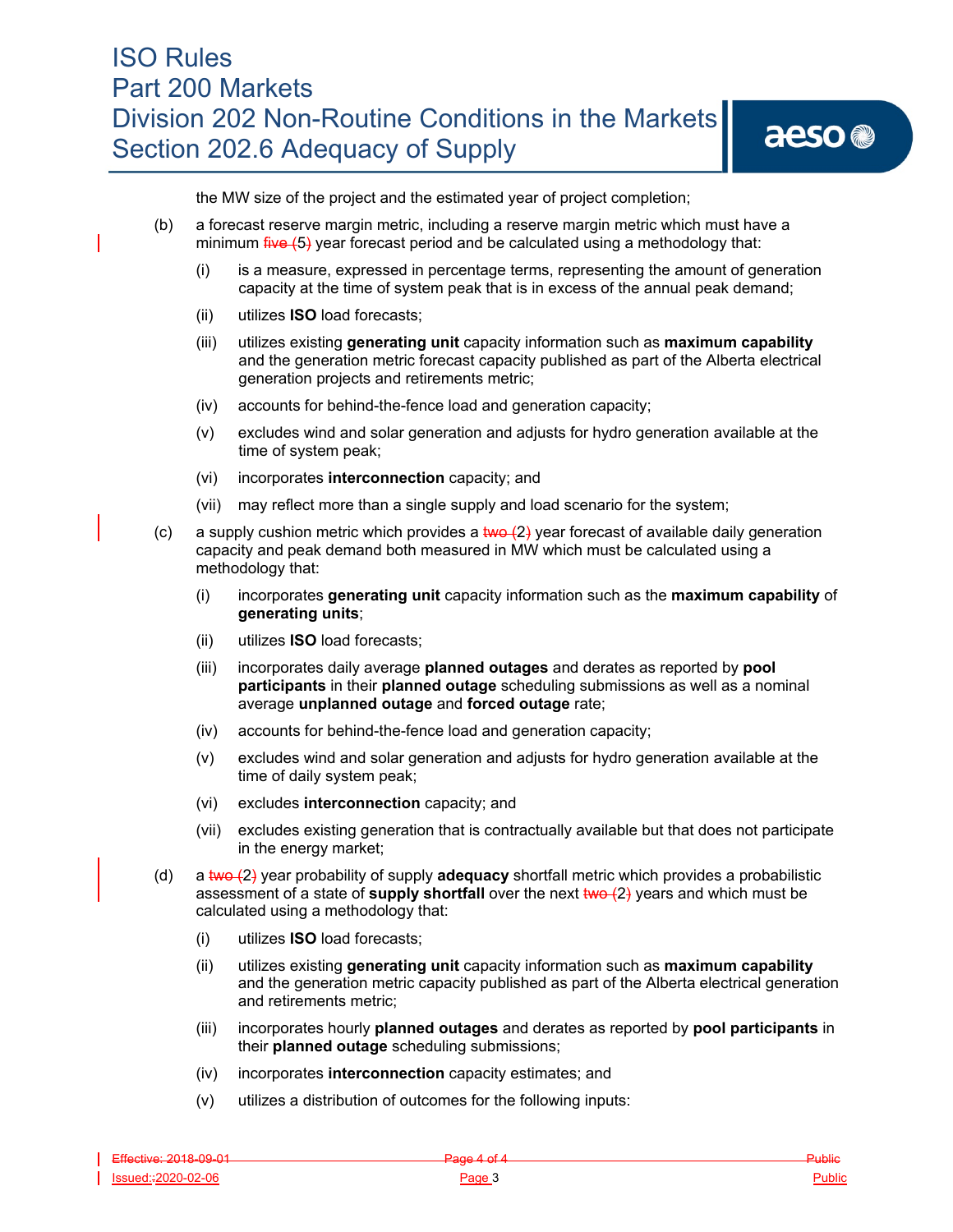aeso<sup>®</sup>

- (A) intermittent or energy limited resources; and
- (B) **unplanned outages** and **forced outages**.

### **Long Term Adequacy Threshold Determination and Use**

**5(1)** The **ISO** must, for the two  $(2)$  year probability of supply **adequacy** shortfall metric model set out in subsection 4(2)(d), use a **long term adequacy** threshold which:

- (a) represents the equivalent impact of the probability of having a system supply shortfall occur once every ten (10) years; and
- (b) is calculated as the  $\theta$ **ene** (1) hour average **Alberta internal load** for a year divided by  $\frac{f^2}{f^2}$  (5);
- (c) being the level which, if exceeded, would indicate a need for the **ISO** to consider taking preventative action.

**(2)** The **ISO** must, using the two (2) year probability of supply **adequacy** shortfall metric, estimate on a quarterly basis the expected total system MWh not served in a subsequent  $two + 2$  year period.

**(3)** The **ISO** must, if the estimated total system MWh not served exceeds the **long term adequacy**  threshold established at the time, undertake further studies to verify the likely cause, magnitude and timing of the potential **adequacy** issue.

### **Long Term Adequacy Threshold Actions**

**6** The **ISO** may, if the **long term adequacy** threshold is exceeded and the **ISO** deems that a potential **adequacy** issue requires preventative action, procure any one  $(1)$  or more of the following services:

- (a) load shed;
- (b) self-supply and back-up generation that would not otherwise be available to participate in the energy market; and
- (c) emergency portable generation;

being **long term adequacy** threshold actions.

### **Procurement of Long Term Adequacy Threshold Actions**

**7** The **ISO** must procure **long term adequacy** threshold actions using established **ISO** procurement procedures and, where possible and practical, in a manner that encourages competition.

### **Recovery of Long Term Adequacy Threshold Actions Costs**

**8(1)** The **ISO** must, if it procures **long term adequacy** threshold actions, establish a methodology that results in the recovery of the costs of **long term adequacy** threshold actions.

**(2)** The **ISO** must institute a charge to load, primarily directed to the **pool participants** who consume energy during higher priced hours, which recovers the costs of **long term adequacy** threshold actions.

#### **Revision History**

| <b>Date</b> | <b>Description</b>                                                                                                                                                                                           |
|-------------|--------------------------------------------------------------------------------------------------------------------------------------------------------------------------------------------------------------|
| XXXX-XX-XX  | Revised subsections 2 and 3 to reflect current outage definitions, generation from<br>aggregated generating facilities, and generation that supplies behind-the-fence<br>load; and administrative revisions. |